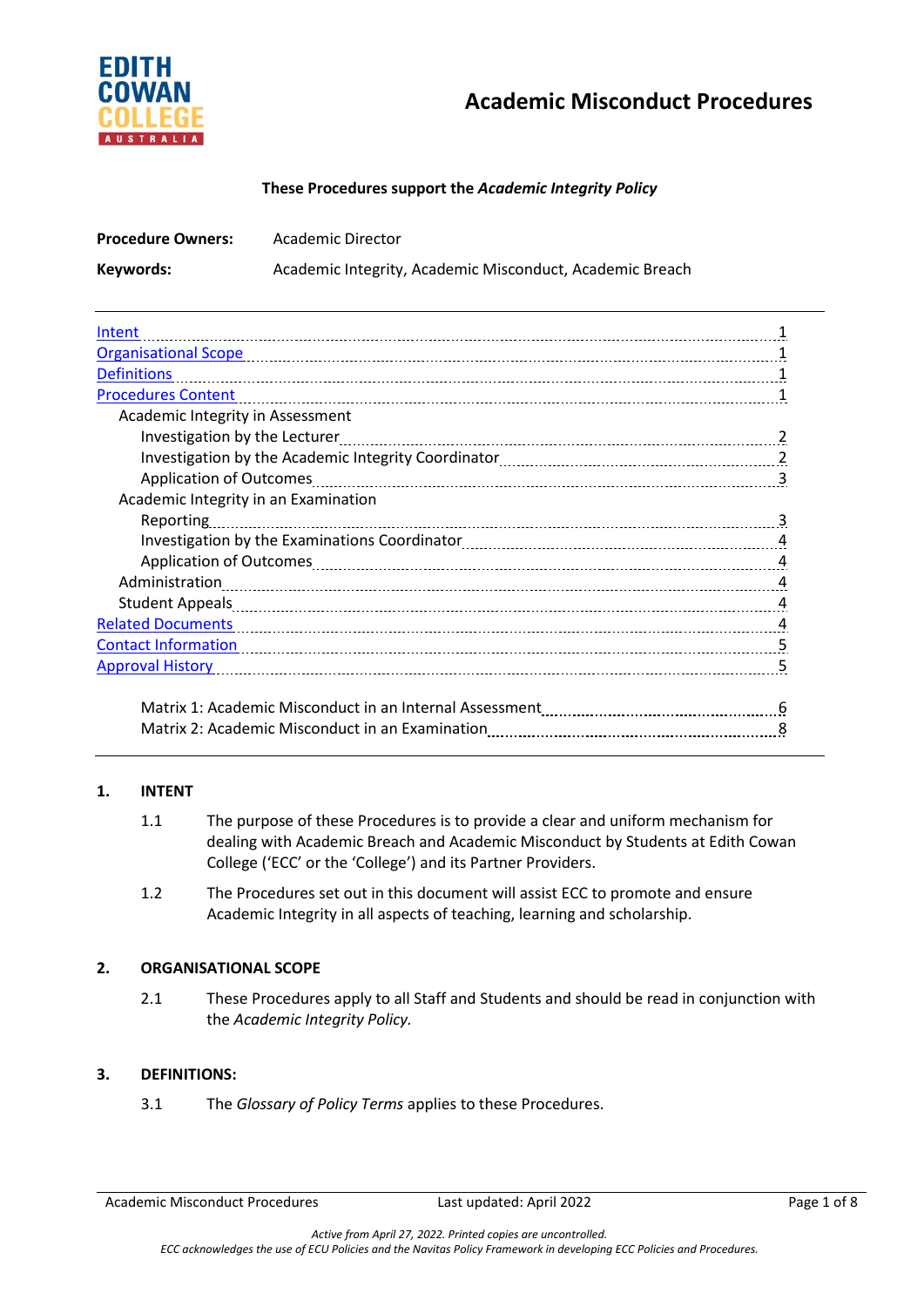

#### **4. ACADEMIC INTEGRITY IN ASSESSMENT**

#### **Investigation by the lecturer**

- 4.1 Lecturers who have been told about, or who have reasonable grounds to believe that a Student has failed to meet ECC's Academic Integrity standards, will investigate. The investigation must include a meeting or discussion with the Student(s) involved in the case and the gathering of all relevant information and evidence.
- 4.2 By referring to the Academic Misconduct Procedures document, the Lecturer will decide whether the student has committed:
	- a) Academic Breach; or
	- b) Academic Misconduct.
- 4.3 If the Student has made minor errors in Scholarship that do not constitute Academic Breach or Academic Misconduct, the Lecturer will provide feedback to the Student regarding the errors and will deduct marks where appropriate as per the Assessment Task marking rubric.
- 4.4 Where a Lecturer has identified Academic Breach or Academic Misconduct, they will:
	- a) in consultation with the Unit Coordinator, select an Outcome (penalty) using the matrix in Appendix 1, bearing in mind:
		- i. the weighting of the Assessment (e.g. Academic Breach in a low-weighted, early Assessment is not usually reported but is instead addressed as part of ECC's Early Intervention strategy – see the *Academic Progression Policy*);
		- ii. the timing of the Assessment and the Student's need to receive a Mark for an Assessment before completing the next Assessment for the Unit (e.g. there may not be time for a Student to re-write and re-submit an Assessment Task returned in Week 11 if there is an Exam scheduled for Week 13); and
		- iii. the Outcome that will most likely help the Student to learn about scholarly practice, Academic Integrity and avoiding Academic Misconduct;
	- b) inform the Student in writing that they will be reported for Academic Misconduct and what the Outcome will be, with a warning that the Outcome may be adjusted following an investigation by the Academic Integrity Coordinator; and
	- c) report the Student for Academic Misconduct using the 'Academic Integrity Issue' tab in the ECC Portal.

#### **Investigation by the Academic Integrity Coordinator**

- 4.5 The Academic Integrity Coordinator will investigate all allegations of Academic Misconduct and all repeat Academic Breach cases.
- 4.6 As part of the investigation, the Academic Integrity Coordinator may interview the Student. Interviews will be conducted as soon as practicable and within fourteen (14) Calendar Days of it being reported.
- 4.7 The Academic Integrity Coordinator may choose to conduct the interview in person, by telephone, teleconference, videoconference or by any other means, as long as the Student's preference is considered when making that decision.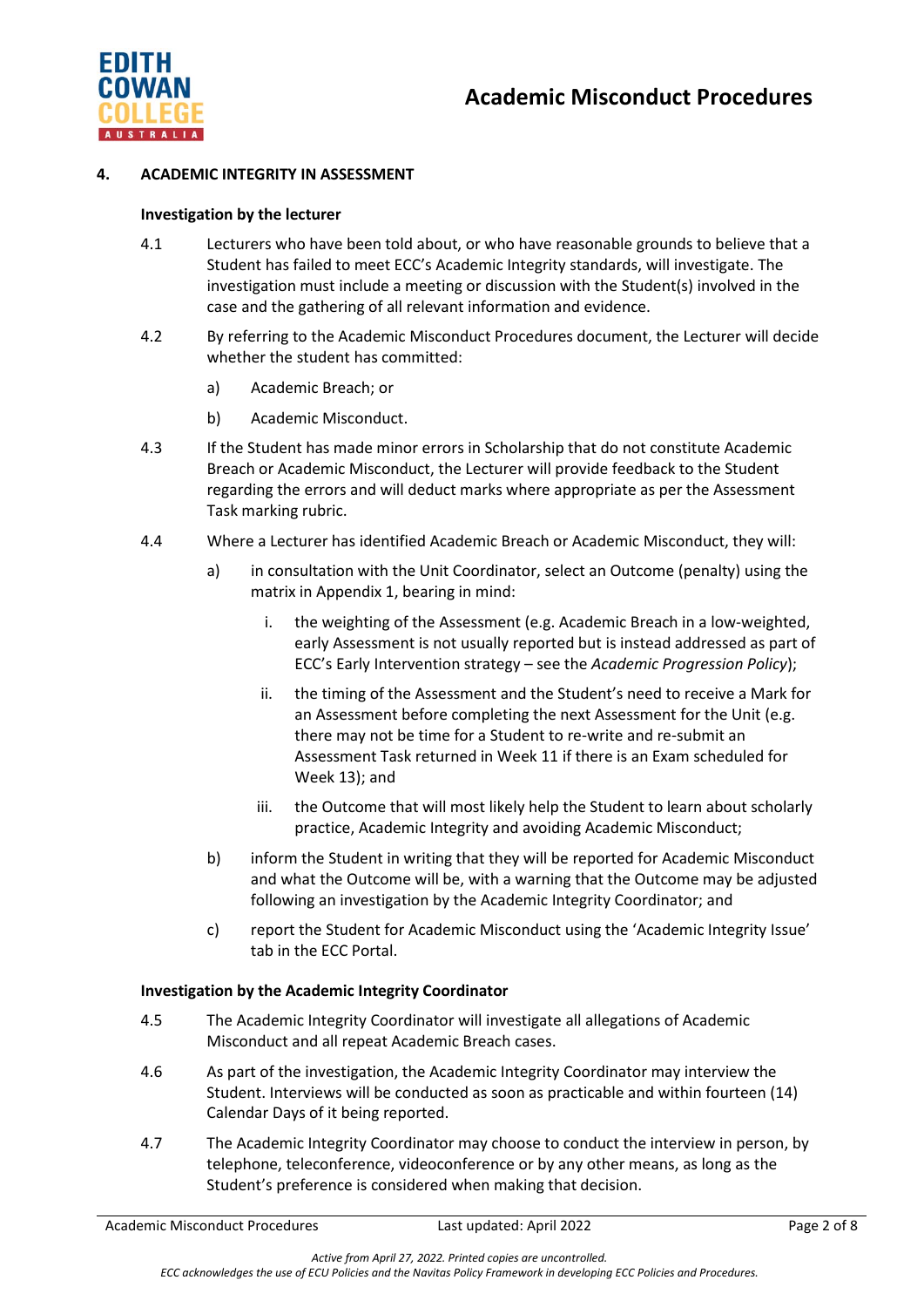

- 4.8 A Student is provided with an invitation to an interview and provided with at least two (2) Calendar Days' notice of the interview.
- 4.9 The Student may be accompanied at any interview by a friend or family member, who is not a lawyer. That person may only act as the Student's advocate where invited to do so by the Academic Integrity Coordinator during the interview.
- 4.10 The Academic Integrity Coordinator may be accompanied by another Staff member who will act as an observer or note-taker during the interview.
- 4.11 If, having taken reasonable steps to contact the Student, the Student fails to respond or fails to attend an interview, the Academic Integrity Coordinator may proceed to investigate and decide the matter without having interviewed the student.
- 4.12 If a Student has previously been reported for Academic Breach or Academic Misconduct, the Academic Integrity Coordinator may, in consultation with the Lecturer and Academic Program Coordinator, escalate the case and apply associated Outcomes.
- 4.13 At any time during an investigation the Academic Integrity Coordinator may communicate with the Lecturer to discuss any details regarding the case or seek advice from relevant experts in the College provided that no Conflict of Interest is involved.
- 4.14 If, at any stage, the Academic Integrity Coordinator finds there is insufficient evidence to warrant further investigation they will dismiss the allegation and inform the Student in writing of this dismissal.

## **Application of Outcomes**

- 4.15 Within seven (7) Calendar Days of concluding the investigation, the Academic Integrity Coordinator will provide written notification of the decision and Outcome(s) to:
	- a) the Student;
	- b) the Lecturer; and
	- c) Student and Academic Services.
- 4.16 Student and Academic Services will provide the Student with a letter that:
	- a) confirms the Outcome imposed;
	- b) advises the Student of their right to a Review of the decision and/or the Outcome; and
	- b) reminds them that the Learning Advisor is available to help with Academic Integrity; and

will then record the Outcome in Navigate.

## **5. ACADEMIC INTEGRITY IN AN EXAMINATION**

## **Reporting**

5.1 A Staff member, Student, Invigilator or member of the public who has been told about or who has reasonable grounds to believe that a Student has committed Academic Misconduct in an Examination, will report it to the Exam Coordinator.

Academic Misconduct Procedures **Last updated: April 2022** Page 3 of 8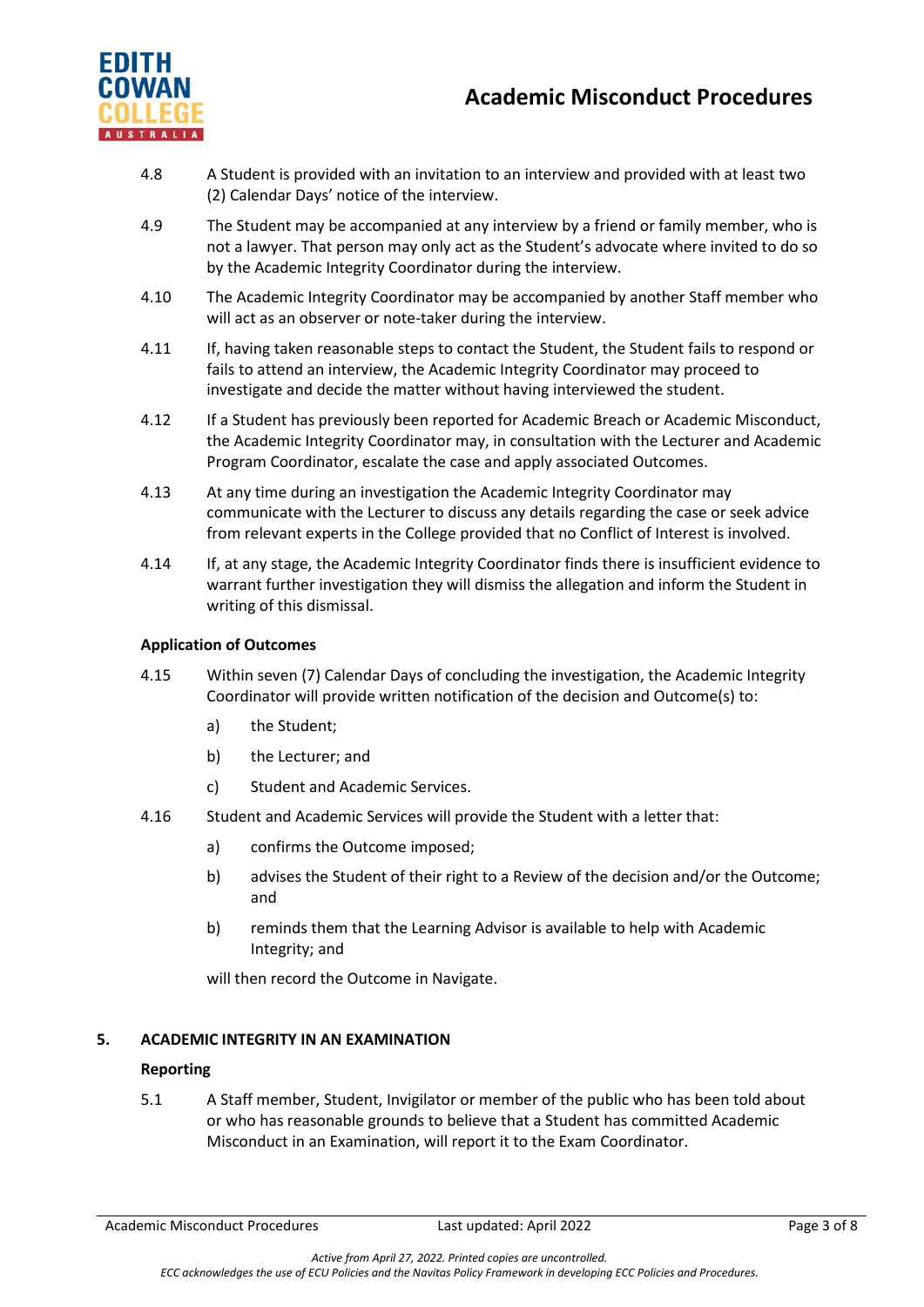



#### **Investigation by the Examinations Coordinator**

- 5.2 For alleged Academic Misconduct in an Examination, the Examinations Coordinator will investigate the incident and report it to the Academic Integrity Coordinator.
- 5.3 If necessary, the Exam Coordinator will conduct a Student interview at the time of the alleged Academic Misconduct or as soon as possible following the Examination and provide any relevant information to the Academic Integrity Coordinator.

## **Application of Outcomes**

- 5.4 Where there is insufficient evidence of Academic Misconduct, the Academic Integrity Coordinator may dismiss an allegation of Academic Breach or Academic Misconduct.
- 5.5 Where there is evidence of Academic Misconduct, the Academic Integrity Coordinator will determine the Outcome using Matrix 2.

#### **6. ADMINISTRATION**

- 6.1 The Academic Director may extend or shorten any period of time specified in these Procedures, where there are reasonable circumstances for doing so and having regard to principles of natural justice (the right to be heard).
- 6.2 A de-identified summary of Academic Breach and Academic Misconduct findings and Outcomes will be presented to the Academic Council each Study Period to ensure that ECC enforces Academic Integrity principles and takes appropriate action to mitigate against Academic Misconduct.
- 6.3 All Staff who are responsible for managing, investigating or determining an allegation of Academic Breach or Academic Misconduct, will maintain accurate and detailed records.
- 6.4 Nothing in these Procedures limits the provisions for cancellation of Enrolment or Student Expulsion under other ECC Policies and Procedures.

#### **Student Appeals**

- 6.5 Students may lodge a request for a Student Appeal under the *Student Appeals Policy* of:
	- a) a finding of Academic Breach or Academic Misconduct;
	- b) the Outcome imposed; or
	- c) both a finding of Academic Breach or Academic Misconduct and the Outcome imposed.

#### **7. RELATED DOCUMENTS**

7.1 These Procedures support the *Academic Integrity Policy*.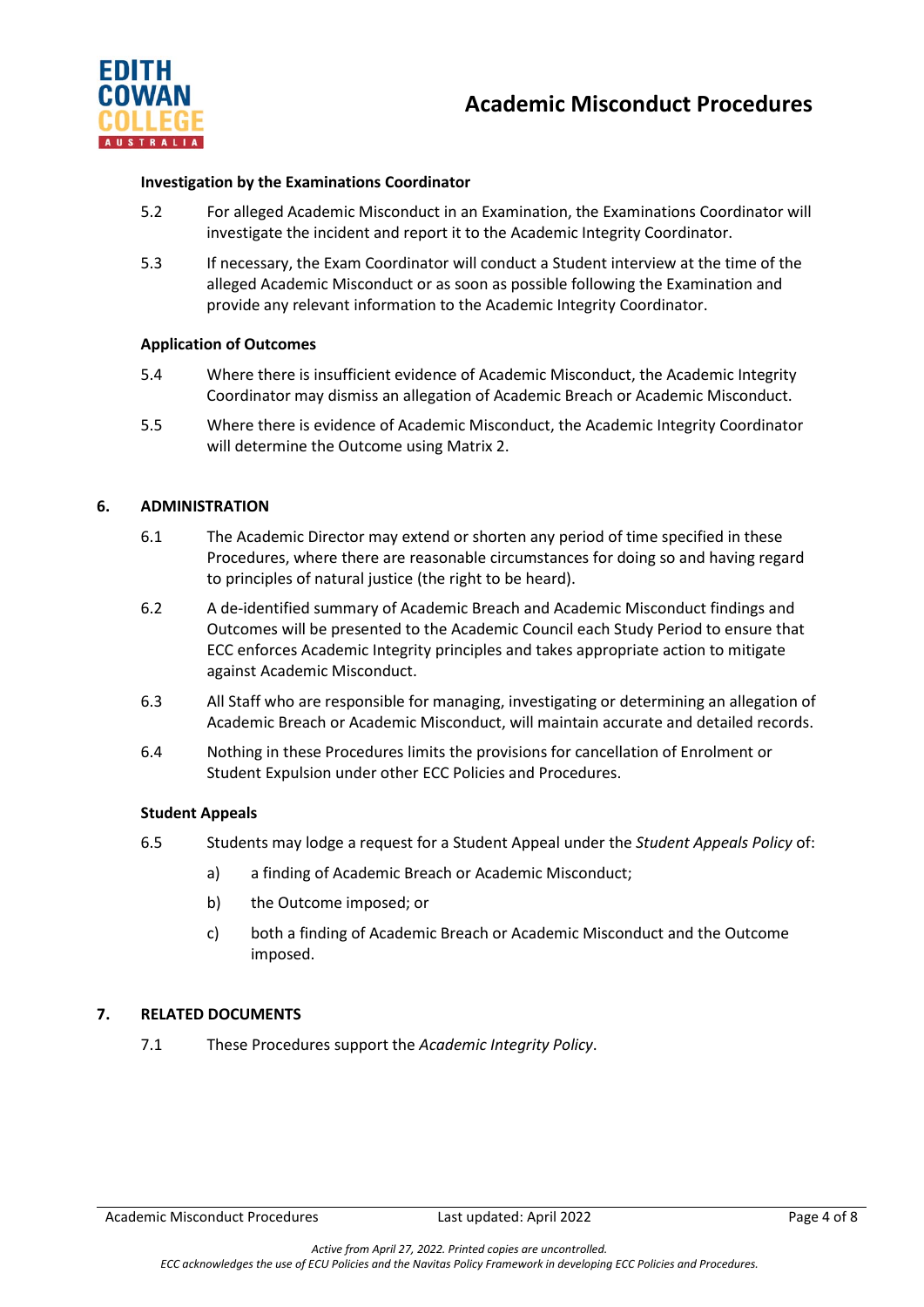

# **8. CONTACT INFORMATION:**

For queries relating to this document please contact:

| <b>PROCEDURES OWNER</b>       | Academic Director                     |  |
|-------------------------------|---------------------------------------|--|
| <b>ALL ENQUIRIES CONTACT:</b> | <b>Quality and Compliance Manager</b> |  |
| TELEPHONE:                    | 08 6279 1133                          |  |
| <b>EMAIL ADDRESS:</b>         | justask@ecc.edu.au                    |  |

#### **9. APPROVAL HISTORY**

For queries relating to this document please contact:

| <b>PROCEDURES APPROVED BY:</b>  | <b>Academic Director</b>                                                                                                                                                                                                                      |
|---------------------------------|-----------------------------------------------------------------------------------------------------------------------------------------------------------------------------------------------------------------------------------------------|
| DATE PROCEDURES FIRST APPROVED: | May 2019                                                                                                                                                                                                                                      |
| <b>DATE LAST MODIFIED:</b>      | January 2022                                                                                                                                                                                                                                  |
| <b>REVISION HISTORY:</b>        | January 2022. Separate Procedures created as<br>part of the adoption of a principal-based<br>approach to policy. Updated content.<br>April 2024. Correction to penalties to remove<br>duplication and to increase clarity and<br>consistency. |
| <b>NEXT REVISION DUE:</b>       | April 2024                                                                                                                                                                                                                                    |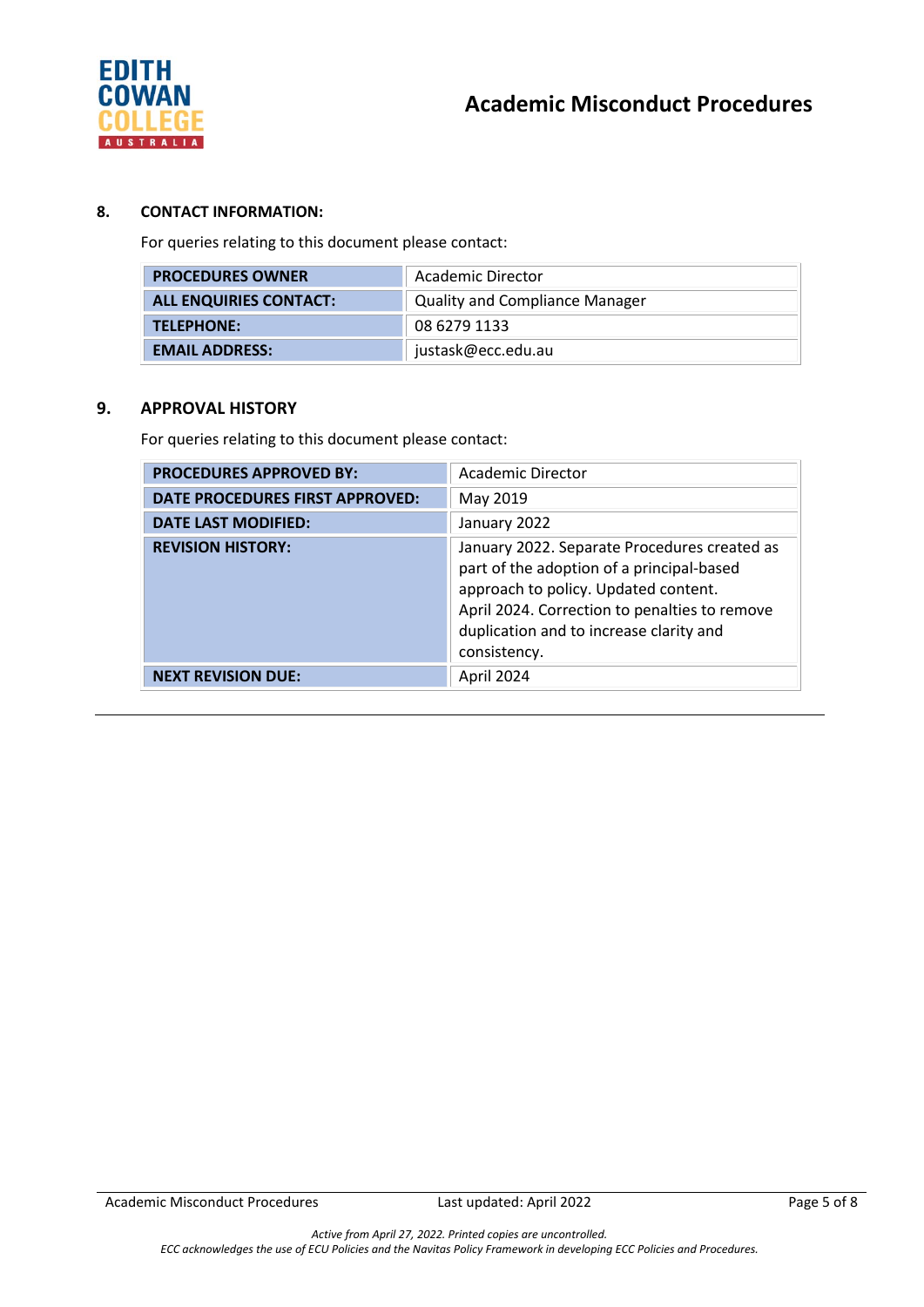

# **Academic Misconduct Procedures**

# **Matrix 1: Academic Misconduct in an Internal Assessment**

| <b>CRITERIA</b>             |                                    | <b>Academic Breach</b>                                                                                                                                                                                                                                                                                                                                                                                                                                                                                                                                                                                                                                                                                                | <b>Academic Misconduct</b>                                                                                                                                                                                                                                                                                                                                                                                                                                                                                                                                                                                                                                                                                                                                                                                                                                                                                                                                                                                                                                                                                                                                                                                                                                                                                                                                                                                                                                                                                 |
|-----------------------------|------------------------------------|-----------------------------------------------------------------------------------------------------------------------------------------------------------------------------------------------------------------------------------------------------------------------------------------------------------------------------------------------------------------------------------------------------------------------------------------------------------------------------------------------------------------------------------------------------------------------------------------------------------------------------------------------------------------------------------------------------------------------|------------------------------------------------------------------------------------------------------------------------------------------------------------------------------------------------------------------------------------------------------------------------------------------------------------------------------------------------------------------------------------------------------------------------------------------------------------------------------------------------------------------------------------------------------------------------------------------------------------------------------------------------------------------------------------------------------------------------------------------------------------------------------------------------------------------------------------------------------------------------------------------------------------------------------------------------------------------------------------------------------------------------------------------------------------------------------------------------------------------------------------------------------------------------------------------------------------------------------------------------------------------------------------------------------------------------------------------------------------------------------------------------------------------------------------------------------------------------------------------------------------|
|                             | <b>Extent of the conduct</b>       | Student conduct which by its form or extent represents a<br>minor breach of academic integrity.                                                                                                                                                                                                                                                                                                                                                                                                                                                                                                                                                                                                                       | Student conduct which by its form or extent represents a significant or serious breach of academic integrity                                                                                                                                                                                                                                                                                                                                                                                                                                                                                                                                                                                                                                                                                                                                                                                                                                                                                                                                                                                                                                                                                                                                                                                                                                                                                                                                                                                               |
| <b>CONDUCT</b><br>ŏ<br>FORM | AI<br><b>BEHAVIOUR</b><br>examples | • Copied some elements of written text or other source<br>material (e.g. computer code, designs, figures,<br>multimedia, artefacts) without appropriate<br>paraphrasing, referencing or acknowledgement<br>• Copied minor elements of another Student's<br>assignment<br>• Received inappropriate editorial assistance from<br>another person on a written Assessment Task<br>• Worked with one or more people on an Assessment<br>Task when an individual response was required<br>• Completed a group Assessment Task with assistance<br>from another group or other groups when an<br>individual group response was required<br>• Misrepresented contributions of individual members<br>to a group Assessment Task | • Copied significant elements of written text (i.e. paragraphs) or other source material (e.g. computer code,<br>designs, figures, multimedia, artefacts) without appropriate paraphrasing, referencing or<br>acknowledgement<br>• Copied major elements of another Student's assignment<br>• Copied elements of one's own work which was submitted for assessment for another Unit/Course, at<br>another time (at the College or another institution) without the permission of the Unit Coordinator<br>• Submitted an Assessment Task produced, in part or fully, by a third party or undertook all or part of an<br>Assessment Task, for another Student<br>• Misrepresented contributions of individual members to a group Assessment Task<br>• Accessed, exchanged, offered for purchase or sold an assessment item or task<br>• Impersonated another Student or allowed a third party to impersonate them in an Assessment Task<br>• Fabricated or falsified content or cited and referenced non-existent sources<br>• Fabricated or falsified documents (e.g. medical certificates, police reports, academic records) for purposes<br>of assessment<br>• Stole another Student's work<br>• Obtained another student's work through deceit or misrepresentation and then submitted assessment<br>item as their own<br>• Coerced, blackmailed, intimidated or facilitated coercion blackmail or intimidation of another person, or<br>offered or accepted a bribe, for an assessment outcome or grade |
| <b>OUTCOME/S</b>            |                                    | <b>First offence of Academic Breach</b><br>• Give the Student a written notification<br>• Educate the Student<br>Select one or both of the following Outcomes:<br>• Formal written notice<br>• Require resubmission of part of an Assessment Task<br>• Deduct marks as per marking rubric<br><b>Subsequent offences of Academic Breach</b>                                                                                                                                                                                                                                                                                                                                                                            | <b>First offence of Academic Misconduct</b><br>• Give the Student a written notification<br>• Require the Student to engage in educational interventions<br>Select one or more of the following Outcomes:<br>• Formal written notice<br>Require resubmission of part of an Assessment Task to demonstrate understanding<br>• Deduct marks based on the severity of the Academic Misconduct as per marking rubric<br>• Require resubmission of an Assessment Task with a maximum 50% pass mark<br>• Award zero percent (0%) for the Assessment Task (only on the advice of the Academic Integrity                                                                                                                                                                                                                                                                                                                                                                                                                                                                                                                                                                                                                                                                                                                                                                                                                                                                                                           |
|                             |                                    | If the second offence occurs in a single study period, this<br>will be treated as a first offence breach.                                                                                                                                                                                                                                                                                                                                                                                                                                                                                                                                                                                                             | Coordinator)                                                                                                                                                                                                                                                                                                                                                                                                                                                                                                                                                                                                                                                                                                                                                                                                                                                                                                                                                                                                                                                                                                                                                                                                                                                                                                                                                                                                                                                                                               |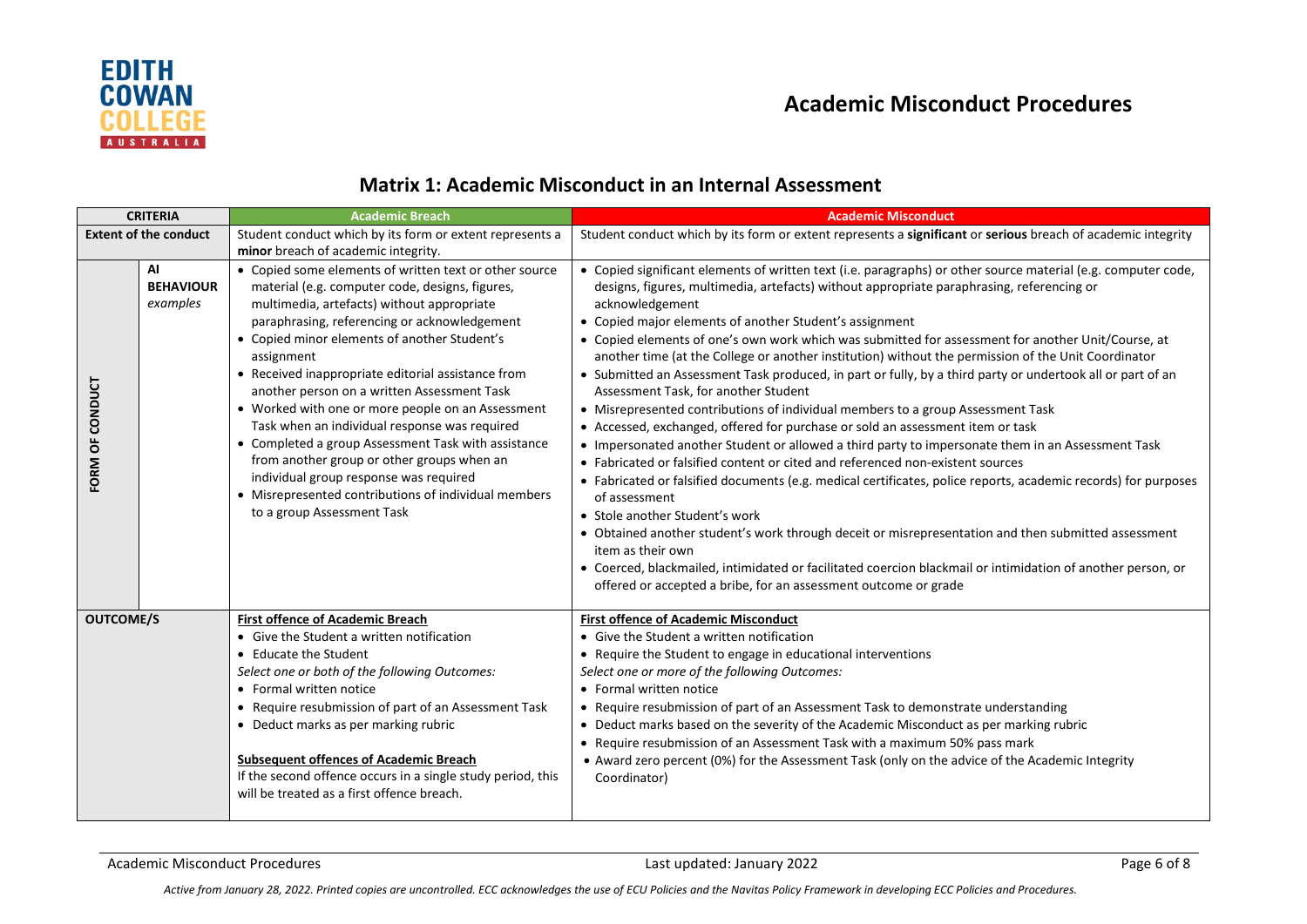

# **Academic Misconduct Procedures**

| <b>CRITERIA</b> | <b>Academic Breach</b>                                    | <b>Academic Misconduct</b>                                                                                                                                                                                                                                                                                                                                                                 |
|-----------------|-----------------------------------------------------------|--------------------------------------------------------------------------------------------------------------------------------------------------------------------------------------------------------------------------------------------------------------------------------------------------------------------------------------------------------------------------------------------|
|                 | If the second offence is of a different nature than the   |                                                                                                                                                                                                                                                                                                                                                                                            |
|                 | first, this will be treated as a first offence.           | Second offence of Academic Misconduct                                                                                                                                                                                                                                                                                                                                                      |
|                 |                                                           | • Give the Student a written notification                                                                                                                                                                                                                                                                                                                                                  |
|                 | If the second offence is of a similar nature to the first | • Require the Student to engage in educational interventions                                                                                                                                                                                                                                                                                                                               |
|                 | offence, this will be treated as Academic Misconduct.     | • Meet with the Academic Program Coordinator, as required                                                                                                                                                                                                                                                                                                                                  |
|                 |                                                           | Select one or more of the following Outcomes:                                                                                                                                                                                                                                                                                                                                              |
|                 |                                                           | • Deduct marks based on the severity of the Academic Misconduct as per marking rubric                                                                                                                                                                                                                                                                                                      |
|                 |                                                           | • Require resubmission of an Assessment Task with a maximum 50% pass mark                                                                                                                                                                                                                                                                                                                  |
|                 |                                                           | • Award zero percent (0%) for the Assessment Task                                                                                                                                                                                                                                                                                                                                          |
|                 |                                                           | • Record a Fail (N) in the relevant Unit (only on the advice of the Academic Integrity Coordinator)                                                                                                                                                                                                                                                                                        |
|                 |                                                           | <b>Third offence of Academic Misconduct</b><br>• Give the Student a written notification<br>• Meet with the Academic Program Coordinator<br>Select one or more of the following Outcomes:<br>• Award zero percent (0%) for the Assessment Task<br>• Record a Fail (N) Grade in the relevant Unit<br>• Suspend the Student from ECC for up to twelve months<br>• Expel the student from ECC |